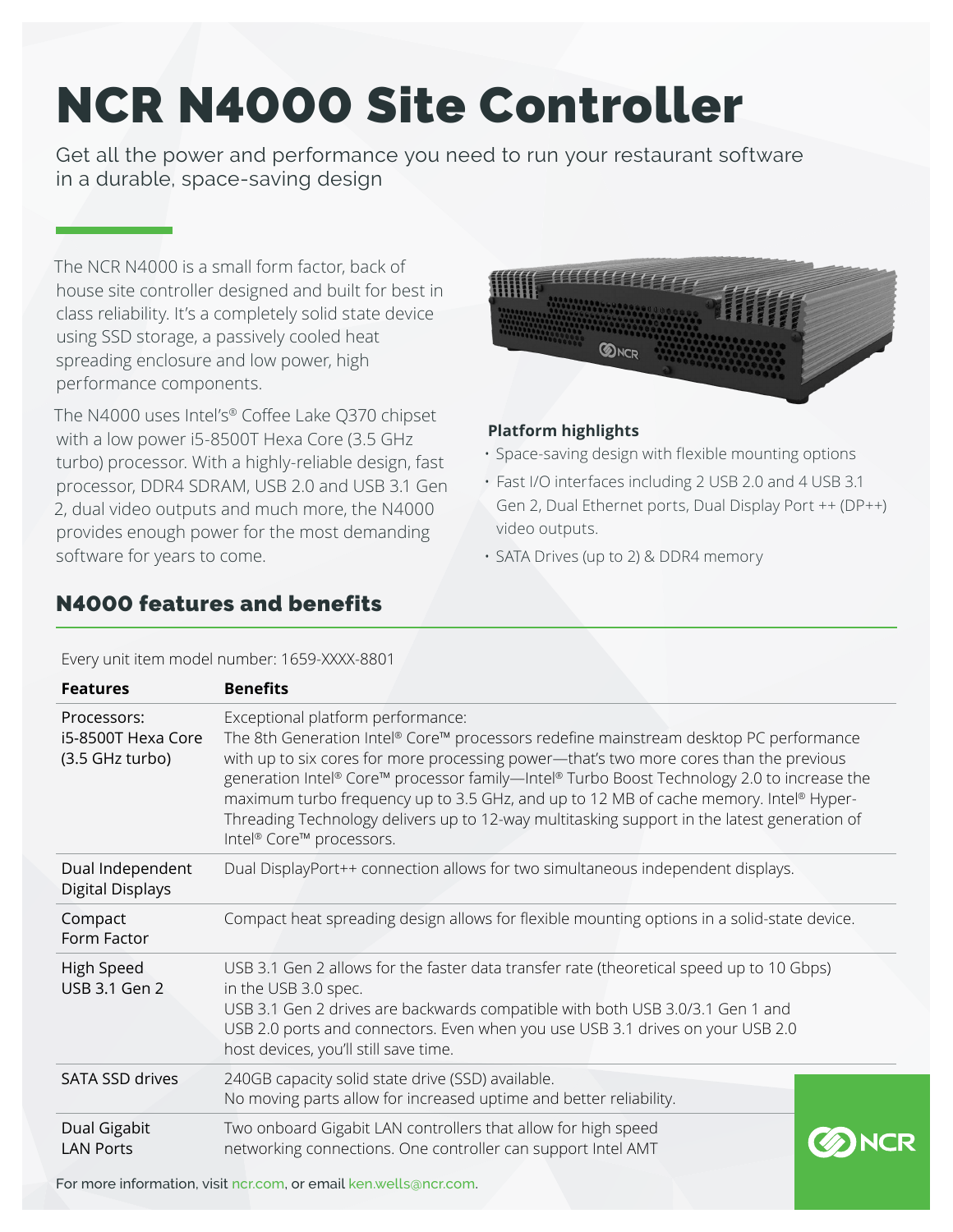## N4000 specifications

| <b>CPU</b>                                           | Intel® i5-8500T™ Hexa Core (3.5 GHz turbo)                                                                                                                                            |  |  |
|------------------------------------------------------|---------------------------------------------------------------------------------------------------------------------------------------------------------------------------------------|--|--|
| <b>Volatile Memory</b>                               | 16GB DDR4 SODIMM                                                                                                                                                                      |  |  |
| Networking                                           | Two Gigabit (10/100/1000 Mb/s) LAN subsystems using the Intel® I219LM Gigabit<br>Ethernet Controller (red connector) and Intel® I210 Gigabit Ethernet Controller<br>(black connector) |  |  |
| <b>Mass Storage</b>                                  | 240GB SATA SSD; optional second 240GB SSD with or without RAID                                                                                                                        |  |  |
| <b>USB</b>                                           | 4 USB 3.1 Gen 2 and 2 USB 2.0                                                                                                                                                         |  |  |
| Audio                                                | 3.5mm line out & mic input                                                                                                                                                            |  |  |
| Video                                                | 2 DisplayPort                                                                                                                                                                         |  |  |
| <b>Operating System</b>                              | Windows <sup>®</sup> 10 Professional and Server 2016                                                                                                                                  |  |  |
| <b>Power Supply</b>                                  | External 12V DC, 90W full range power supply with locking connector                                                                                                                   |  |  |
| <b>LED Indicators</b>                                | HDD and power LED indicators on the rear IO panel                                                                                                                                     |  |  |
| <b>Kensington Lock</b><br>Supported                  |                                                                                                                                                                                       |  |  |
| Dimensions (W x D x H)                               | 12.8 in x 9.1 in x 3.4 in (325 mm x 231 mm x 86 mm)                                                                                                                                   |  |  |
| Weight                                               | 12.5 lbs (4.7 kg)                                                                                                                                                                     |  |  |
| <b>Operating Temperature</b>                         | $32^{\circ}F - 104^{\circ}F$ , 0° - 40° C                                                                                                                                             |  |  |
| <b>Storage Temperature</b>                           | 32°F - 158°F, 0° - 70°C<br>Must be in original pack material in humidity controlled environment.                                                                                      |  |  |
| 5% - 85% non-condensing<br>Humidity                  |                                                                                                                                                                                       |  |  |
| <b>Environmental compliance</b>                      | ROHS, WEEE                                                                                                                                                                            |  |  |
| <b>EMI Certifications</b><br>FCC Class A, CE, C-tick |                                                                                                                                                                                       |  |  |
| <b>Safety Certifications</b>                         | TUV, CB Scheme                                                                                                                                                                        |  |  |

## N4000 back panel connectors

| <b>Standard IO connections</b> |                | Description<br>Item           |
|--------------------------------|----------------|-------------------------------|
|                                | $\overline{A}$ | Kensington Lock               |
|                                | B              | DB <sub>9</sub>               |
| Access                         | C              | Microphone Line in            |
| O<br>н<br>н                    | D              | Analog Line out               |
| C D<br>G<br>Е<br>A             | E              | <b>USB3.1 Gen 2</b>           |
| B<br>Κ                         | F              | <b>LAN Port</b>               |
|                                | G              | LAN Port Supporting Intel AMT |
|                                | Н              | DisplayPort ++                |
|                                |                | <b>USB 2.0</b>                |
|                                |                | Power Connector               |
|                                | $\sf K$        | Power Button                  |
|                                |                |                               |